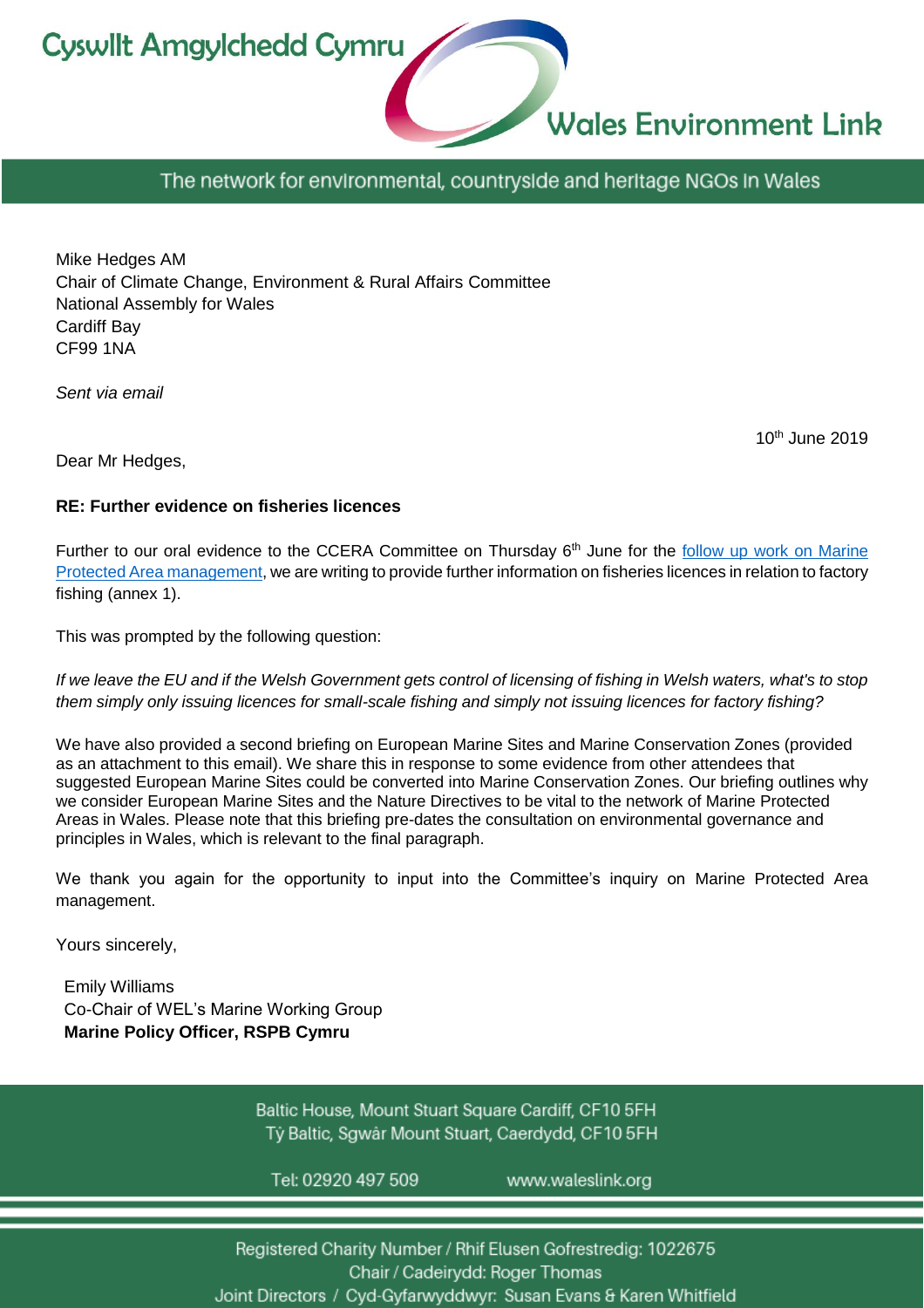# **Annex 1: Briefing on fisheries licences**

#### **Fisheries licences after Brexit**

The UK Fisheries Bill, as currently drafted, makes it clear that each administration is responsible for the licensing of its own vessels1. The Bill also provides powers to Welsh Ministers to license foreign fishing vessels within Wales and the Welsh zone<sup>2</sup>. In preparation for a possible exit before the UK Fisheries Bill receives Royal Assent, the Fisheries Administrations have also introduced secondary legislation<sup>3</sup> to allow control of foreign vessels in UK Waters in the interim. Under this new legislation, from exit day, fishing in the Welsh zone by a foreign fishing boat is prohibited unless authorised by a licence granted by the Welsh Ministers.

However, in response to the Committee's fourteenth conclusion on the Legislative Consent Memorandum for the UK Fisheries Bill<sup>4</sup> , the Minister highlighted that Welsh Government "*do not have the means to license other UK vessels in our waters as they will be licensed by their respective administrations (although their actions can be controlled, as necessary, via subordinate legislation specific to the activity that needs to be controlled)*." Based on this, our current understanding is that the licence (and licence conditions) of fishing vessels from the rest of the UK in Welsh waters shall not be under the control of Welsh Ministers. It should therefore be noted that the ability of Welsh Ministers to control factory fishing in Welsh waters by non-Welsh, UK vessels after Brexit may be limited; it will be dependent on the powers contained within the legislation under which they may choose to bring forward subordinate legislation. Clarity from Welsh Government as to which powers it would use to control fishing activities by these vessels, if required, is needed.

It may be the case that securing legislative competence for the Welsh Zone for the Welsh Assembly, could provide greater control over the types of fishing activity in this area; if this was used to bring forward a Welsh Fisheries Bill that sought to do so. However, concerns have been raised regarding the Welsh Government's proposed method for securing this competence (via the UK Fisheries Bill)<sup>5</sup>.

#### **Enhancing sustainability of fisheries in Wales post-Brexit**

As highlighted in our oral evidence to the Committee, enhanced sustainability of fisheries in Wales could also be achieved through allocation of any new quota according to criteria developed in accordance with the Wellbeing of Future Generations Act. We were pleased to see that the Minister agreed with this<sup>6</sup> in her response to the Legislative Consent Memorandum on the UK Fisheries Bill. It should be noted however, that allocation of *existing* quota is complicated by the existence of Fixed Quota Allocations. Welsh Government describes<sup>7</sup> Fixed Quota Allocation as follows:

"*We apportion quota within the UK fishing industry using fixed quota allocation units. This allocation of quota:*

- *is held per vessel*
- *allows the holder to catch their share of the quota for fishing stock*
- *is not given to vessels under 10m*
- *follows various adjustments applied by the Fisheries Administrations…*

*Once the quota has been allocated, there is an amount left over. This forms the 'pool' against which the under-10m vessel fleet can fish. Again, this pool is split between the four UK Fisheries Administrations, as set out in the UK Fisheries Concordat of 2012."*

#### **Additional considerations**

l <sup>1</sup> UK Fisheries Bill. Clause 10. Power to grant licences in respect of British fishing boats

<sup>&</sup>lt;sup>2</sup> UK Fisheries Bill. Clause 12. Power to grant licences in respect of foreign fishing boats

<sup>&</sup>lt;sup>3</sup> The Sea Fish Licensing (Wales) Order 2019

<sup>4</sup> **Conclusion 14:** The Welsh Government should provide further details about how it intends to use licensing conditions for UK vessels to secure adherence to environmental standards in the Welsh zone. In particular the Welsh Government should set out how licence conditions will be used to address plastic pollution and other, related matters.

<sup>&</sup>lt;sup>5</sup> Letter from Welsh Government to CCERA, dated 27<sup>th</sup> March 2019. *Climate Change, Environment and Rural Affairs Committee report on the Legislative Consent Memorandum in relation to the UK Fisheries Bill.* [Online] Available at: [http://www.senedd.assembly.wales/documents/s86861/Paper%20to%20Note%20-](http://www.senedd.assembly.wales/documents/s86861/Paper%20to%20Note%20-%20Correspondence%20from%20the%20Minister%20for%20Environment%20Energy%20and%20Rural%20Affairs%20-%2027%20Marc.pdf)

[<sup>%20</sup>Correspondence%20from%20the%20Minister%20for%20Environment%20Energy%20and%20Rural%20Affairs%20-%2027%20Marc.pdf](http://www.senedd.assembly.wales/documents/s86861/Paper%20to%20Note%20-%20Correspondence%20from%20the%20Minister%20for%20Environment%20Energy%20and%20Rural%20Affairs%20-%2027%20Marc.pdf) [Accessed 10.6.2019]

<sup>6</sup> Letter from Welsh Government to CCERA, dated 27<sup>th</sup> March 2019. *Climate Change, Environment and Rural Affairs Committee report on the Legislative Consent Memorandum in relation to the UK Fisheries Bill.* [Online] Available at:

[http://www.senedd.assembly.wales/documents/s86861/Paper%20to%20Note%20-](http://www.senedd.assembly.wales/documents/s86861/Paper%20to%20Note%20-%20Correspondence%20from%20the%20Minister%20for%20Environment%20Energy%20and%20Rural%20Affairs%20-%2027%20Marc.pdf)

[<sup>%20</sup>Correspondence%20from%20the%20Minister%20for%20Environment%20Energy%20and%20Rural%20Affairs%20-%2027%20Marc.pdf](http://www.senedd.assembly.wales/documents/s86861/Paper%20to%20Note%20-%20Correspondence%20from%20the%20Minister%20for%20Environment%20Energy%20and%20Rural%20Affairs%20-%2027%20Marc.pdf) [Accessed 10.6.2019]

<sup>7</sup> Fishing quota allocations [Online] Available at:<https://gov.wales/fishing-quota-allocations> [Accessed 10.6.2019]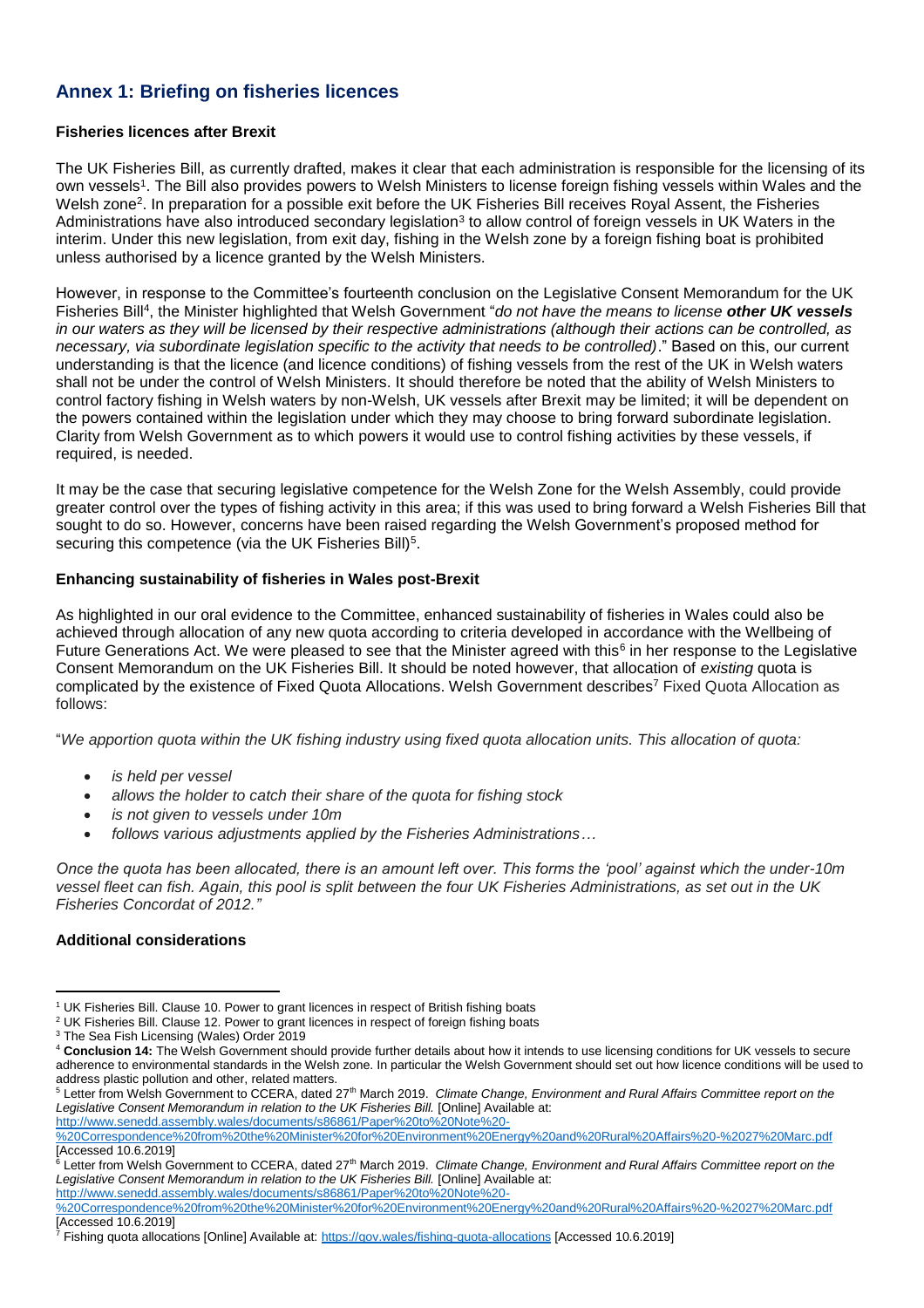- The term "factory fisheries" typically refers to fishing vessels with processing and freezing facilities onboard. We do not know the extent of this practice in Welsh waters, however, we would stress that other vessels also have the potential to take vast quantities of fish in a non-sustainable manner.
- Following our departure from the EU, we would welcome greater protections for forage fish species in Wales and are seeking reassurances from Welsh Government that no new fishery for such species will be developed. Forage fish, prey fish or low trophic fish, are small fish species (such as herring, sprat and sandeel) upon which larger animals prey for food. As such, these species are vital for the resilience of the wider ecosystem, providing a crucial trophic link between plankton, seabirds, cetaceans and other top predators in the marine food web.
- The replacement of European funding pots presents an opportunity to further incentivise sustainable practices.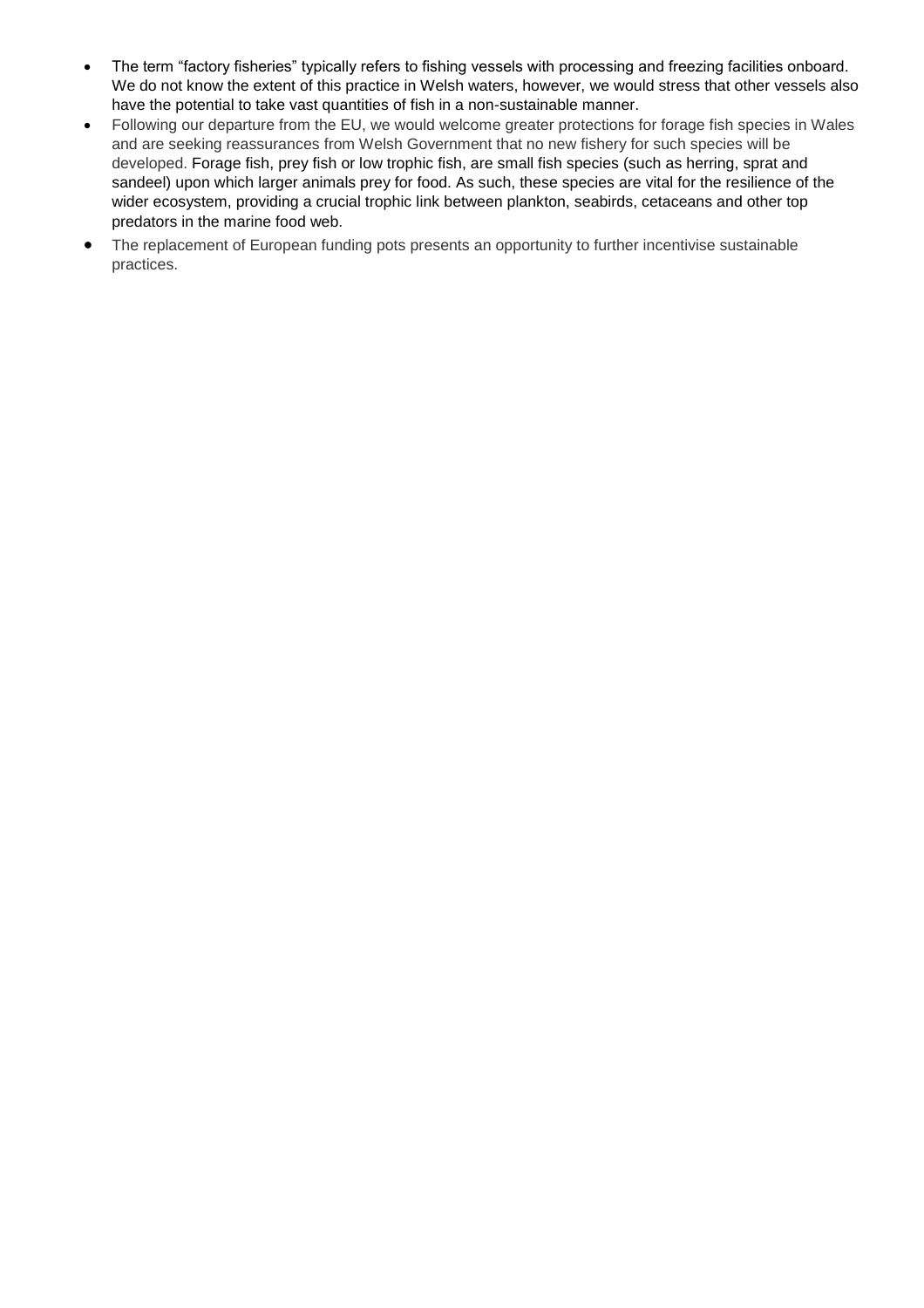

Baltic House / Tŷ Baltic, Mount Stuart Square / Sgwâr Mount Stuart, Cardiff / Caerdydd, CF10 5FH **曾: 02920 497 509** E: enquiry@waleslink.org www.waleslink.org

# Briefing: European Marine Sites and Brexit in Wales

### Summary

- Welsh waters are rich in **wildlife and biodiversity**;
- Marine protected areas (MPAs) have a **vital** role to play in the conservation of habitats and species in the marine environment, and supporting a healthy functioning marine ecosystem upon which many Welsh communities and businesses depend;
- Ecologically coherent networks of MPAs are needed;
- The vast majority of **MPAs in Wales have been designated under European legislation**;
- Different approaches are taken to identify and manage European and domestic MPAs. **Both are crucial to ensuring Wales's marine biodiversity is safeguarded for future generations.**

## Welsh seas matter

The waters around Wales contain a staggering variety of species and habitats. They provide a home for amazing wildlife including bottlenose dolphins (the Cardigan Bay population is one of only two resident populations in the entire British Isles), over half of the world's Manx shearwaters and nationally scarce species such as delicate pink sea fans. Much of this special wildlife is found within marine protected areas (MPAs); nonetheless, many of Wales' marine site features are not in favourable condition<sup>1</sup> and need our protection.

# Much of our current site protection comes from European law

Wales' MPAs include sites designated under European, as well as domestic legislation. **Currently over 61% of welsh waters is within MPAs designated under European law. However, to date less than 2% is designated under domestic law<sup>2</sup>** (see table 1).

| Marine protected area<br>classification                                   | <b>Designated under</b>                                                       | <b>Number in Welsh</b><br>waters <sup>2</sup> | % coverage of<br>Welsh waters <sup>4</sup> |
|---------------------------------------------------------------------------|-------------------------------------------------------------------------------|-----------------------------------------------|--------------------------------------------|
| <b>Special Areas of</b><br><b>Conservation (SAC) with</b>                 | Directive on the Conservation of<br><b>Natural Habitats and of Wild Fauna</b> | 15                                            | (44.3%)                                    |
| marine components<br><b>Special Protection Areas</b><br>(SPA) with marine | and Flora (EU)<br>Directive on the Conservation of Wild<br>Birds (EU)         | 12                                            | $(17.1\%)$                                 |
| components                                                                |                                                                               |                                               |                                            |

### **Table 1. Marine Protected Areas in Wales<sup>3</sup>**

<u> 1989 - Johann Barn, mars ann an t-Amhain an t-Amhain an t-Amhain an t-Amhain an t-Amhain an t-Amhain an t-Amh</u>  $1$  Natural Resources Wales. Indicative feature condition assessments for European marine sites (EMS) [Online] Available at: https://naturalresources.wales/guidance-and-advice/environmental-topics/wildlife-and-biodiversity/find-protected-areas-of-land-and-

A Welsh Government led process to designate some additional Marine Conservation Zones under the UK Marine and Coastal Access Act is expected to commence in 2018.<br>
<sup>3</sup> Pers comms. NRW. (2018)

 $4$  Offshore and inshore waters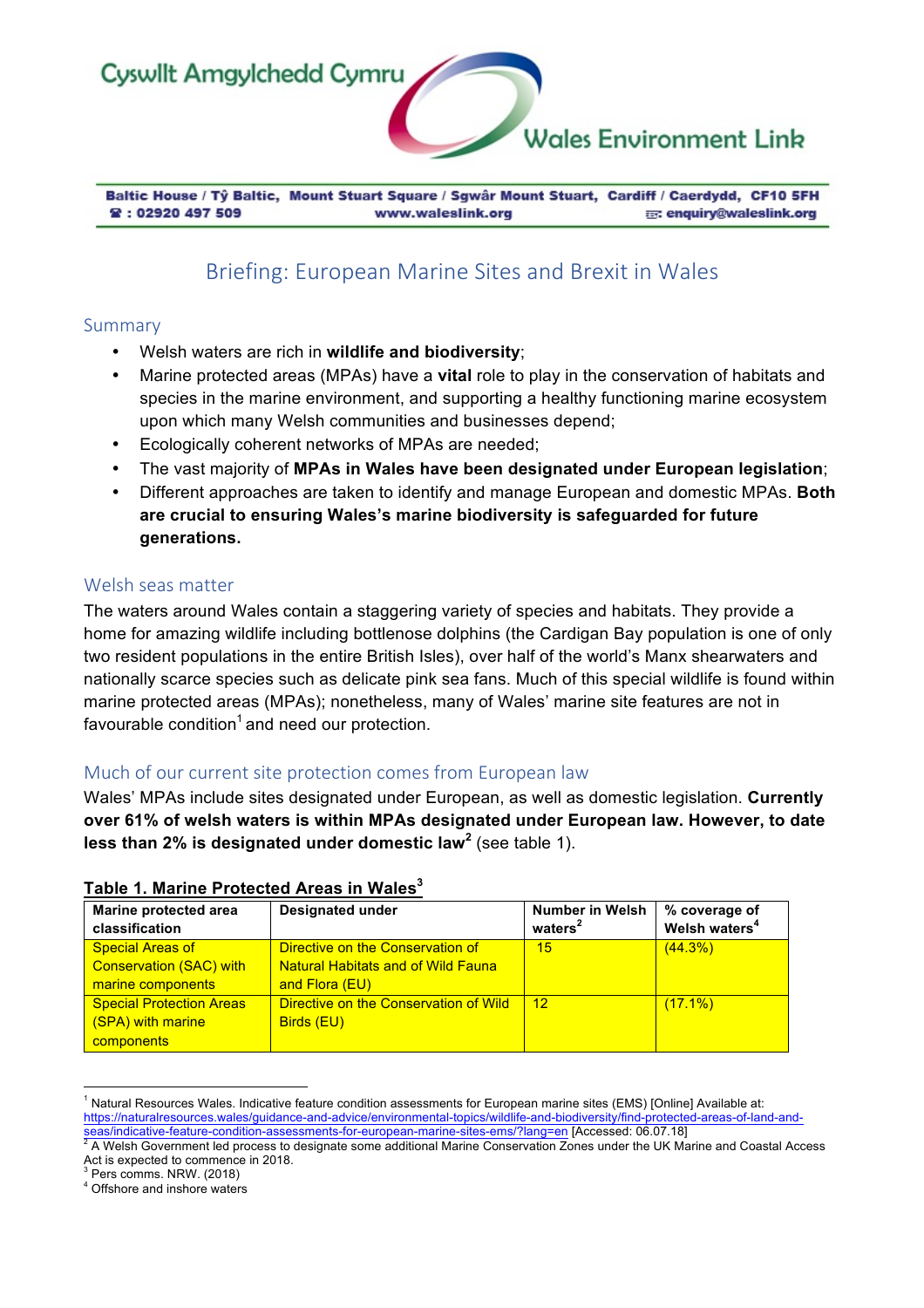| <b>Marine Conservation</b><br>Zones                                              | Marine and Coastal Access Act<br>(England and Wales) |     | $(0.04\%)$ |
|----------------------------------------------------------------------------------|------------------------------------------------------|-----|------------|
| <b>Special Sites of Scientific</b><br>Interest (SSSI) with marine<br>components: | Wildlife and Countryside Act (UK)                    | 107 | $(1.3\%)$  |

Yellow – Sites underpinned by European legislation. Green – sites underpinned by domestic legislation

## The European Nature Directives are fit for purpose

European Marine Sites have been designated in Wales under the Nature Directives<sup>5</sup>. In 2017, following a major review and public consultation, the European Commission announced that these Directives were fit for purpose but in need of better implementation:

*"The Commission has made public the results of its fitness check for the two nature directives on birds (Directive 2009/147) and habitats and species (Directive 92/43). It has found them to be fit for purpose but in need of better implementation. The Commission's fitness checks serve to examine whether directives are still relevant or should be amended, in particular in view of deregulation, and continue to be acceptable to economic operators…"*

The four countries of the UK, including Welsh Government, submitted evidence to this fitness check<sup>6</sup>, highlighting their importance:

*"The Article 12 & 17 reports provide evidence of the direct contribution that the Directives have made towards ensuring biodiversity. The implementation of the Directives has also had a range of incidental benefits for broader biodiversity..."* [emphasis added].

# Domestic legislation was designed to complement, and not to replace the Nature Directives

The UK Marine & Coastal Access Act (MACAA), passed in 2009, introduced new legislation for the better general protection and management of UK seas, including a duty<sup>7</sup> to designate Marine Conservation Zones (MCZs) to form part of the UK's MPA network. The MCZ provisions in the MACAA were designed to complement the existing protection in the marine environment, creating additional opportunities to protect nationally-important biodiversity. They were not designed to replace the provisions under the Nature Directives for European Marine Sites (EMS). Indeed, the MACAA is clear that EMS are also part of the UK network.

Marine Conservation Zones offer vital protection to nationally-important species and habitats. Nonetheless, the designation, management and monitoring processes required by MACAA are different and less stringent than those required under the regulations that implement the Nature Directives. As such, a direct conversion of European Marine Sites into Marine Conservation Zones, as currently defined, would risk a significant loss of environmental protection.

<sup>&</sup>lt;u> 1989 - Johann Barn, mars ann an t-Amhain an t-Amhain an t-Amhain an t-Amhain an t-Amhain an t-Amhain an t-Amh</u> <sup>5</sup> European Union's Directive on the Conservation of Natural Habitats and of Wild Fauna and Flora and European Union Directive on the Conservation of Wild Birds

<sup>6</sup> Evaluation study to support the Fitness Check of the Birds and Habitats Directives: UK submission. [Online] Available at: http://ec.europa.eu/environment/nature/legislation/fitness\_check/evidence\_gathering/docs/Member%20State%20Stakeholders/Nature%2 0Protection%20Authorities/UK/MS%20-%20UK%20-%20NPA%20-%20EGQ.pdf [Accessed: 06.07.18] 7 See relevant sections 116 – 124 of the Marine & Coastal Access Act 2009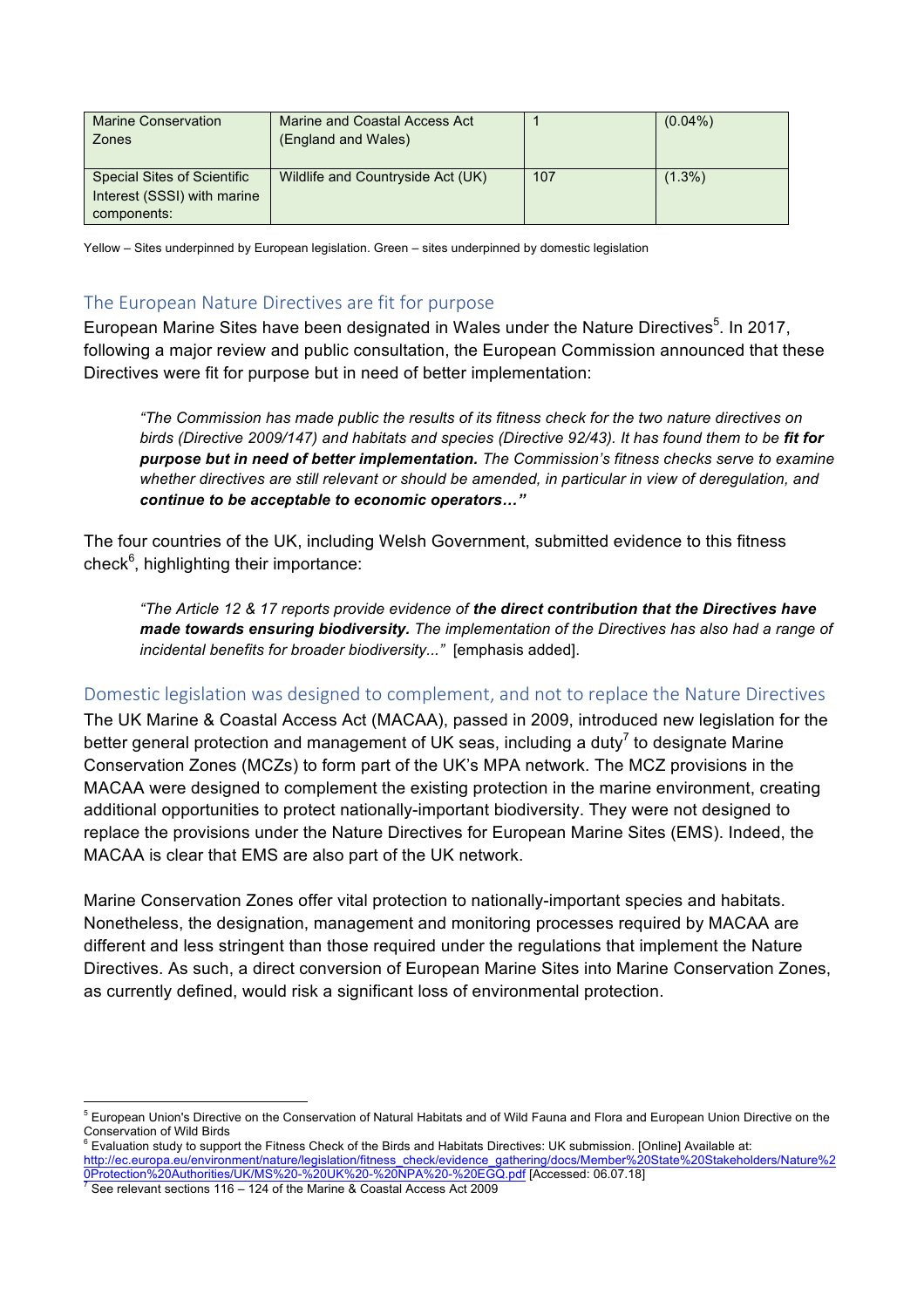## Marine protected area networks and Brexit

It is expected that the UK will remain a signatory to the Convention for the Protection of the Marine Environment of the North-East Atlantic (OSPAR) following EU exit, and therefore that Wales will continue to be bound by the requirements of this Convention. Under OSPAR, the UK is committed to contributing to an ecologically coherent network of MPAs in the North East Atlantic; this, in turn, is linked to international commitments under the World Summit on Sustainable Development and Convention on Biological Diversity. Both Marine Conservation Zones and European Marine Sites<sup>8</sup> are part of this network. Furthermore, our EMS are part of the EU-wide Natura 2000 network, the largest co-ordinated network of protected sites in the world $9$ .

Wales' approach to marine protected areas following our departure from the EU should uphold its OSPAR obligations and its commitment to an ecologically coherent UK network, whilst also recognising the need to maintain (if not enhance) the current level of protection currently afforded to our European Marine Sites, which is not sufficiently replicated by OSPAR. Careful consideration should also be given to the role of Wales' (and all of the UK's) European Marine Sites with regards to the ecological coherence of the Natura 2000 network.

# Welsh Government's commitments to biodiversity and ecosystem resilience

The Welsh Government has committed to maintaining environmental standards post-Brexit. And indeed, Wales has world-leading legislation for sustainability, with the Environment (Wales) Act (2016) and the Well-being of Future Generations Act (2015) setting out Wales' commitment to biodiversity, ecosystem resilience and sustainable development. It is, therefore, essential that Wales champions European Marine Sites, as a vital way to safeguard our most precious marine life for the future. This will be achieved by **retaining and effectively managing these special sites, designating national sites to complement them and ensuring the ecological coherence of the UK network.** 

An ecosystem-based approach to all decisions affecting the marine environment is needed. Welsh Government's current work programmes on marine spatial planning and future fisheries policies are further opportunities to embed this. At the same time, as Wales prepares to leave the EU, it must also ensure that all law and decision making, whether by governments or the courts, is underpinned by strong environmental principles.

Those principles that are set out in the EU treaties, such as the precautionary principle<sup>10</sup>, are fundamental to the success of MPA management practices which will deliver ecological, social and economic benefits for future generations. We welcome the Welsh Government's commitment to enshrine the environmental principles in law and address the governance gap that will arise when the UK leaves the EU at the first proper legislative opportunity<sup>11</sup>. The oversight and enforcement roles currently played by the European Commission are among those that must be replaced by robust new arrangements.

<u> 1989 - Johann Barn, mars ann an t-Amhain an t-Amhain an t-Amhain an t-Amhain an t-Amhain an t-Amhain an t-Amh</u>

 $8<sup>8</sup>$  As well as Ramsar sites and SSSIs with marine components

<sup>9</sup> European Commission. Natura 2000. [Online] Available at: http://ec.europa.eu/environment/nature/natura2000/index\_en.htm [Accessed: 06.07.18]

The Precautionary Principle is described as follows: "the precautionary principle is detailed in Article 191 of the Treaty on the Functioning of the European Union (TFEU). It relates to an approach to risk management whereby if there is the possibility that a given policy or action might cause harm to the public or the environment and if there is still no scientific consensus on the issue, the policy or action in question should not be pursued. Once more scientific information becomes available, the situation should be reviewed". EUR-LEX. Precautionary principle. [Online]: Available at: https://eur-lex.europa.eu/summary/glossary/precautionary\_principle.html [Accessed: 06.07.18]

 $1$  Commitment by Julie James AM during the Stage 3 debate of the Legislation Derived from the EU Bill.